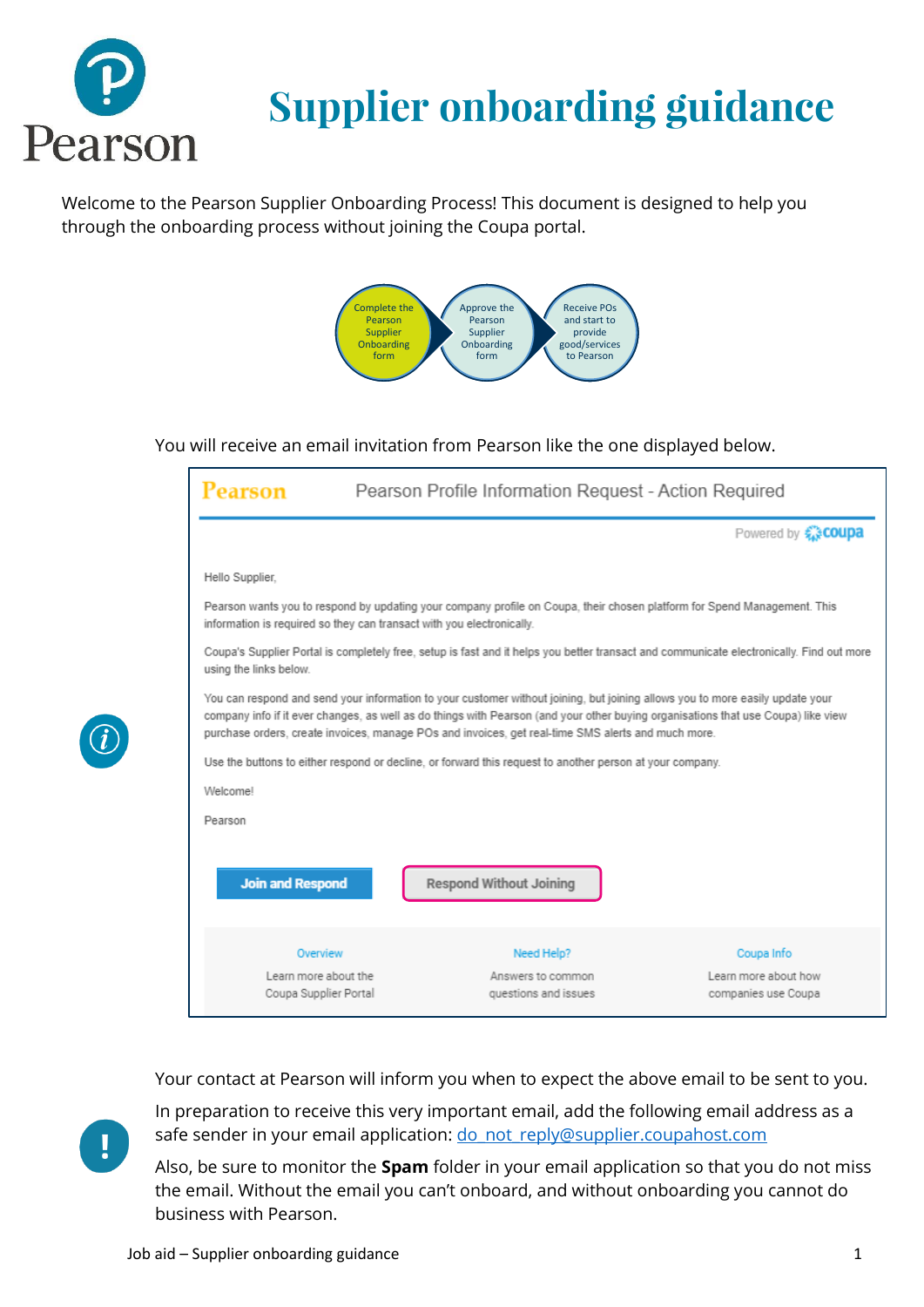1

Click the **Respond Without Joining** button to respond to the Request for Information from Pearson.



The **Pearson Supplier Onboarding** form is displayed.

| Pearson                                                                                                                                                                                                                                                                                                                                            | Sign Out                                                |
|----------------------------------------------------------------------------------------------------------------------------------------------------------------------------------------------------------------------------------------------------------------------------------------------------------------------------------------------------|---------------------------------------------------------|
| <b>Supplier Information VideoScripting Limited</b>                                                                                                                                                                                                                                                                                                 |                                                         |
| PEARSON SUPPLIER ONBOARDING FORM ABOUT YOU/YOUR COMPANY                                                                                                                                                                                                                                                                                            |                                                         |
| Pearson requires you to complete and submit the following form to register you as a supplier and pay your invoices. Once onboarded as a supplier, your Pearson<br>contact will raise a PURCHASE ORDER and send it to you. This purchase order MUST be attached to a valid invoice to ensure your payment as quickly and<br>accurately as possible. |                                                         |
| Please use the GUIDE to help you complete this form accurately and with low effort. Contact: coupasupplier@pearson.com if you have questions.                                                                                                                                                                                                      |                                                         |
| Guide - How to fill out and complete this form:                                                                                                                                                                                                                                                                                                    | Click the following link for instructions and guidance: |
|                                                                                                                                                                                                                                                                                                                                                    | Link:                                                   |
|                                                                                                                                                                                                                                                                                                                                                    | c-a https://www.pearson.com/for-suppliers/n             |
| Errors in form submission will likely cause a rejection from our Supplier Management team and delays to your successful onboarding.                                                                                                                                                                                                                |                                                         |
| Company Name & Classification:                                                                                                                                                                                                                                                                                                                     |                                                         |
|                                                                                                                                                                                                                                                                                                                                                    |                                                         |
| * What is the name of the legal entity from which you will be invoicing Pearson?                                                                                                                                                                                                                                                                   |                                                         |
| <b>VideoScripting Limited</b>                                                                                                                                                                                                                                                                                                                      |                                                         |



Please note that once you have launched the form, you will need to complete it, as there is no **Save** function. Please ensure you have enough time to complete the form to avoid losing your work.



If you want to get the latest materials that show how to fill in this form, click on the link for instructions and guidance.

| Guide - How to fill out and complete this form: Click the following link for instructions and guidance: |                                         |
|---------------------------------------------------------------------------------------------------------|-----------------------------------------|
|                                                                                                         | l ink:                                  |
|                                                                                                         | https://www.pearson.com/for-suppliers/n |
|                                                                                                         |                                         |



If you have any questions or issues whilst filling in the **Pearson Supplier Onboarding** form, please send an email to [coupasupplier@pearson.com.](file:///C:/Users/VNATHDE/Downloads/coupasupplier@pearson.com)

- 2 Ensure the **Company Name & Classification** section of the form is visible on your screen.
- 3 If your company has a parent company, please enter the name of the parent company in the **Parent Company Name** field.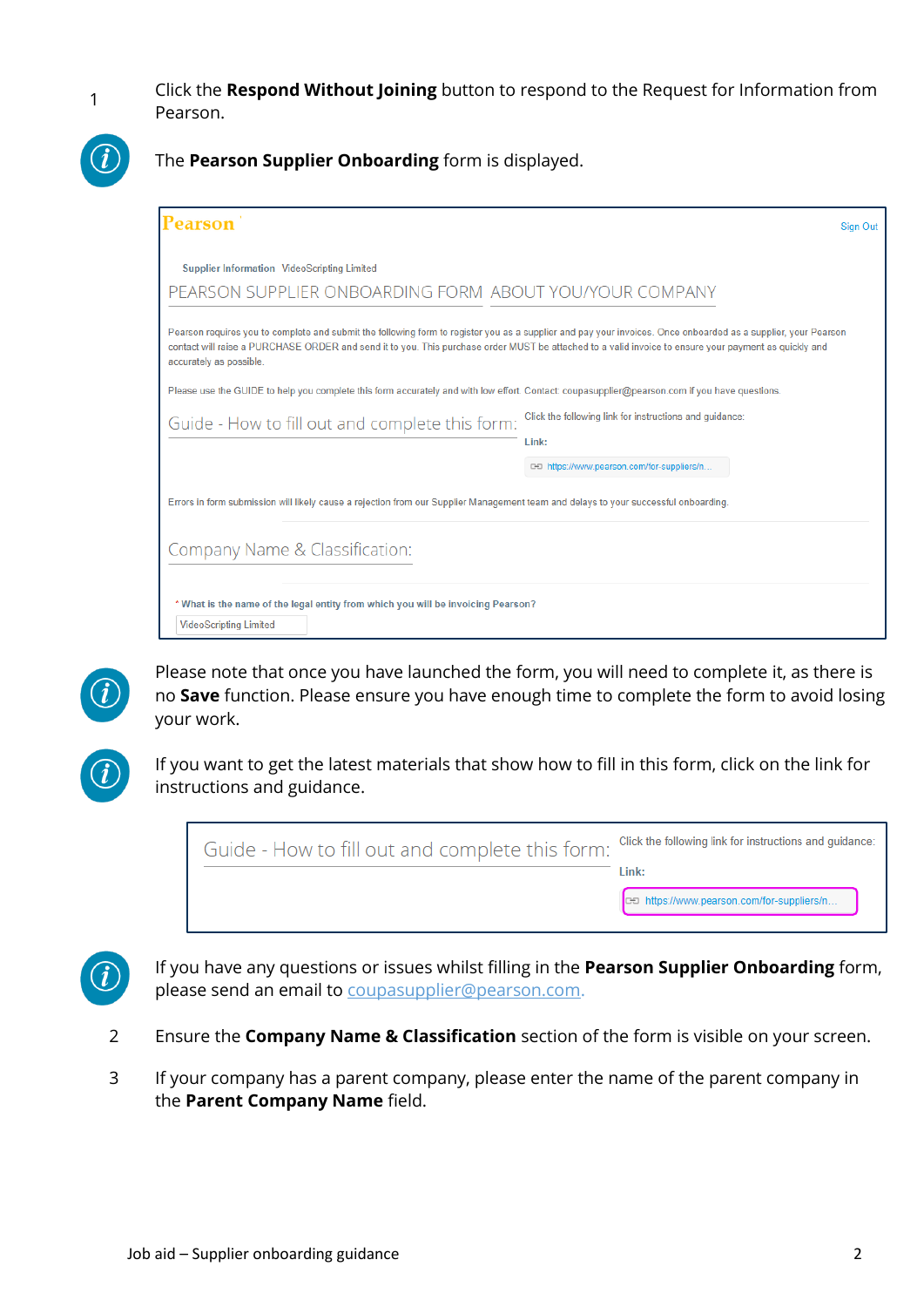| Company Name & Classification:                                                                             |  |  |
|------------------------------------------------------------------------------------------------------------|--|--|
| * What is the name of the legal entity from which you will be invoicing Pearson?                           |  |  |
| <b>VideoScript Limited</b>                                                                                 |  |  |
| <b>Parent Company Name</b>                                                                                 |  |  |
| Please enter Parent Company details if the company supplying goods/services to Pearson is part of a Group. |  |  |
| * Category of goods or services your organisation will be providing:                                       |  |  |
| <b>VIDEO SCRIPT WRITING</b><br>$\checkmark$                                                                |  |  |



The **Category** of goods or services your organisation will be providing has already been selected by your Pearson contact. There should be no need to change this.

- 4 Ensure the **Incorporated Companies** section of the form is visible on your screen.
- 5 Answer the question if your company is incorporated with either "Yes" or "No".
- 6 Enter the number of employees that work in your company in the **Number of Employees** field, for example: "8".

| <b>Incorporated Companies:</b> |                                                                                                                          |
|--------------------------------|--------------------------------------------------------------------------------------------------------------------------|
|                                | * Is your Company Incorporated? * Number of Employees? (If a sole proprietor or independent contractor please enter '1') |
|                                |                                                                                                                          |
| ◉ Yes                          |                                                                                                                          |



If you are a sole proprietor or independent contractor, please enter "1" in the **Number of Employees** field.

7 In the **Primary Operating Territory** section, select in which country your organisation's goods or services will mostly be delivered.

| Primary Operating Territory:                                                       |
|------------------------------------------------------------------------------------|
|                                                                                    |
| * In which country will your organisation's goods or services mostly be delivered? |
|                                                                                    |



Note that the list is sorted alphabetically but the **United States** are listed at the top of the list, to make it easier to select.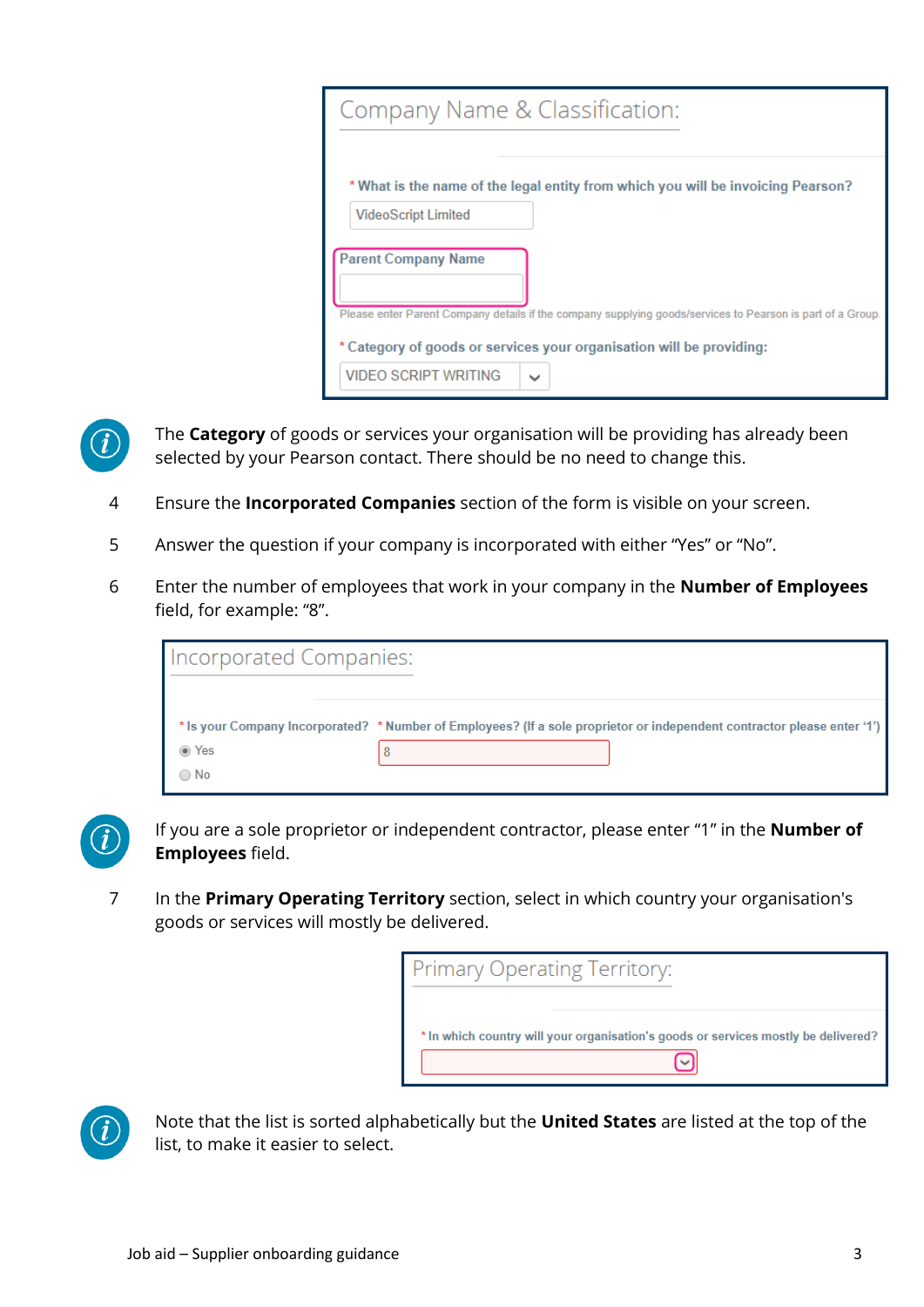

Tip: Click in the **Country** field and enter the first letter of the country you want to select, for example "C" (if you want to select Canada). This will show the first countries in the list of which the name starts with "C". Select the appropriate country from the list.

8 In the **Primary Operating Currency** section, state your organisation's preferred currency for invoicing and payment, for example "GBP".

Tip: Click in the **Currency** field and enter the first letter of the currency you want to select, for example "G". This will show the first currencies in the list of which the abbreviation starts with "G". Select the appropriate currency from the list.

Frequently used currencies are:

**CAN** = Canadian Dollar

**EUR** = European Euro

**GBP** = Great British Pound

**USD** = United States Dollar

9 In the **Organisation Classification** section, select your organisation's type, for example "Private company limited by shares".

| Organisation Classification:                                                                      |
|---------------------------------------------------------------------------------------------------|
|                                                                                                   |
|                                                                                                   |
| * What is your organisation's Organisation Type?                                                  |
| Public limited company (PLC)                                                                      |
| Private company limited by shares (LTD) - of any type, e.g: C-type or S-type for US jurisdictions |
| ◯ Private unlimited company (UNLTD)                                                               |
| Sole Proprietary<br>$\bigcirc$                                                                    |
| Independent Contractor / Freelancer                                                               |
| Government Agency                                                                                 |
| <b>Non Profit</b>                                                                                 |
|                                                                                                   |
| * Organization Type                                                                               |
|                                                                                                   |
| Corporation                                                                                       |

- 10 In the **Organization Type** field, select the appropriate value, for example "Corporation".
- 11 Scroll down to the section that contains your contact information.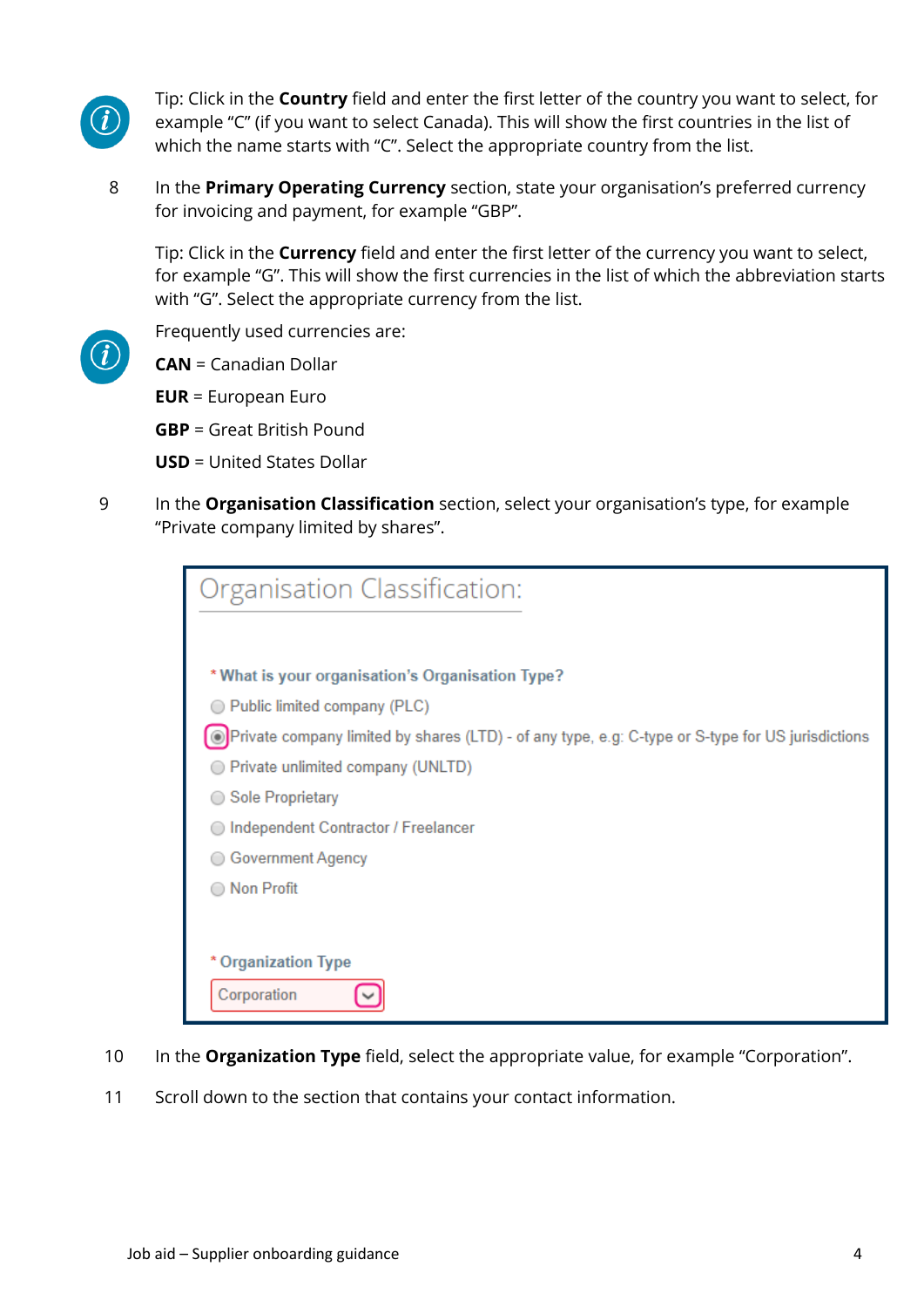|                     | YOUR CONTACT INFORMATION                                                                                                                                     |
|---------------------|--------------------------------------------------------------------------------------------------------------------------------------------------------------|
| information.        | It is MANDATORY to provide First Name, Last Name, Email and Telephone Number. Failure to do so will result in the form being returned to you for the correct |
| * Primary Contact   |                                                                                                                                                              |
| <b>First Name</b>   | Joe                                                                                                                                                          |
| <b>Last Name</b>    | <b>Bloggs</b>                                                                                                                                                |
| <b>Email</b>        | pearson.uat1+271119@gmail                                                                                                                                    |
| <b>Mobile Phone</b> | US/Canada $\sim$                                                                                                                                             |
|                     | 650-555-1212                                                                                                                                                 |
| <b>Work Phone</b>   | $US/Canada \sim$<br>o                                                                                                                                        |
|                     | 650-555-1212                                                                                                                                                 |
| Fax                 | $US/Canada \sim$<br>a                                                                                                                                        |
|                     | 650-555-1212                                                                                                                                                 |

12 Add a **mobile** phone, **work** phone and/or **fax** number, as appropriate.

This information is not mandatory to provide.

Hover your mouse over the blue information icon to see further information regarding the field it is displayed next to.





If you are entering a US/Canada number, there is no need to enter the country code. Use the same number format as in the example displayed in grey below the number field.

If the number you are providing is **not** a US/Canada number, change the country from US/Canada to "Other" first. Then, make sure to enter the following information:

**Country** code, for example, "44" for United Kingdom

**Area/city** code, for example, "20" for London



**Local** number, for example, "7010 2000"

| <b>Work Phone</b> | Other   |           |           |              |                      |  |
|-------------------|---------|-----------|-----------|--------------|----------------------|--|
|                   |         | 7)20      | 7010 2000 | $\mathbf{r}$ |                      |  |
|                   | Country | Area/City | Local     |              | Extension (optional) |  |

Note that the **Extension** field is optional.

13 Now let us know how you would like your Purchase Orders (POs) to be sent to you.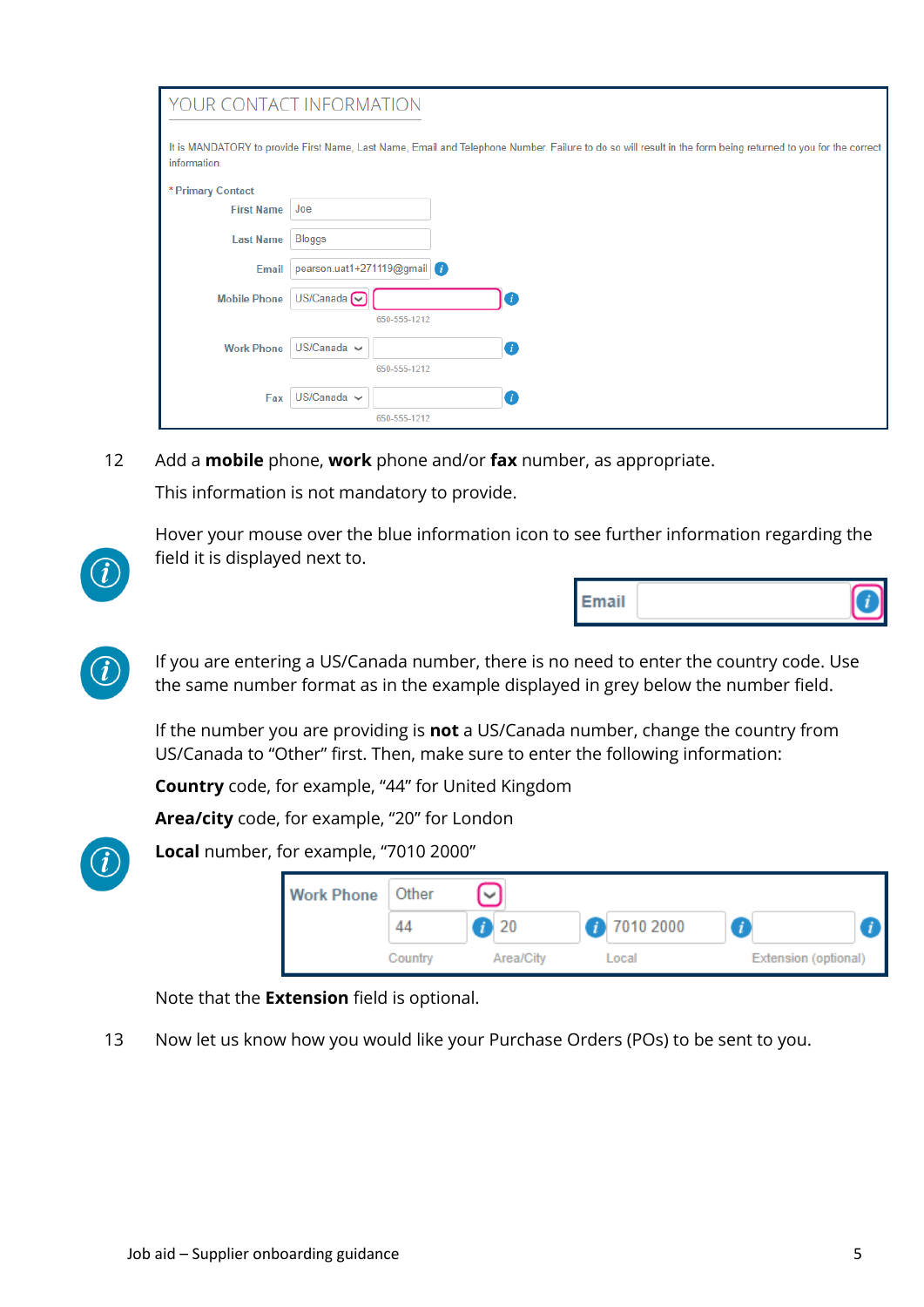| HOW WOULD YOU LIKE YOUR PURCHASE ORDERS (PO) SENT TO YOU?                                                 |
|-----------------------------------------------------------------------------------------------------------|
| * How does your organisation prefer to receive POs? (Pearson's recommendation is: Email)<br>E-mail        |
| * How does your organisation prefer to receive PO changes? (Pearson's recommendation is: Email)<br>E-mail |
| * What is your organisation's email address to receive POs?<br>pearson.uat1+271119@gmail                  |



Pearson recommends the above settings, which means that an **email** is sent to the email address provided in the above field for every PO that is generated.



The email address provided here can be different from the email address that was used to register to the Coupa Supplier Portal. The email address will typically be an address from the **Sales** or **Accounts Receivable** department in your company.

14 Move down to the **REMITTANCE CONTACT INFORMATION** section.

| REMITTANCE CONTACT INFORMATION                                                                                                                                                                                                                                                                                                                                                                                                                                                                                                                             |
|------------------------------------------------------------------------------------------------------------------------------------------------------------------------------------------------------------------------------------------------------------------------------------------------------------------------------------------------------------------------------------------------------------------------------------------------------------------------------------------------------------------------------------------------------------|
| Pearson requires accurate bank details in order to transact with your organisation. Please note this section looks to accept banking for suppliers who might bank in<br>very different countries. As such, please use those banking details you are familiar with providing for your organisation's country of banking. You can ignore many<br>fields in this section if they are not relevant for your organisation, but other suppliers may require them. If you have questions, email coupasupplier@pearson.com<br>for support to creating new details. |
| It is mandatory to provide your REMIT-TO address (your payment address), please click on the 'ADD' button below. This will open a new window to provide details.<br>Once completed you will come back into this form to continue.                                                                                                                                                                                                                                                                                                                          |
| * Remittance Contact Name<br>Joe Bloggs<br>Hint for Your Payment Contact Name: Enter your contact name for payment questions.                                                                                                                                                                                                                                                                                                                                                                                                                              |
| * Remittance Contact Email<br>pearson.uat1+271119@gmail.com<br>Hint Your Payment Contact Email: Enter your payment contact name email address for payment questions.                                                                                                                                                                                                                                                                                                                                                                                       |
| * Remittance Contact Phone Number<br>02070102000<br>Hint for Your Payment Contact Phone Number: DO NOT ENTER ANY SPACES OR SPECIAL CHARACTERS.                                                                                                                                                                                                                                                                                                                                                                                                             |

15 In the **Remit-To Address Lines** section, click **Add** to add a Remit-To Address.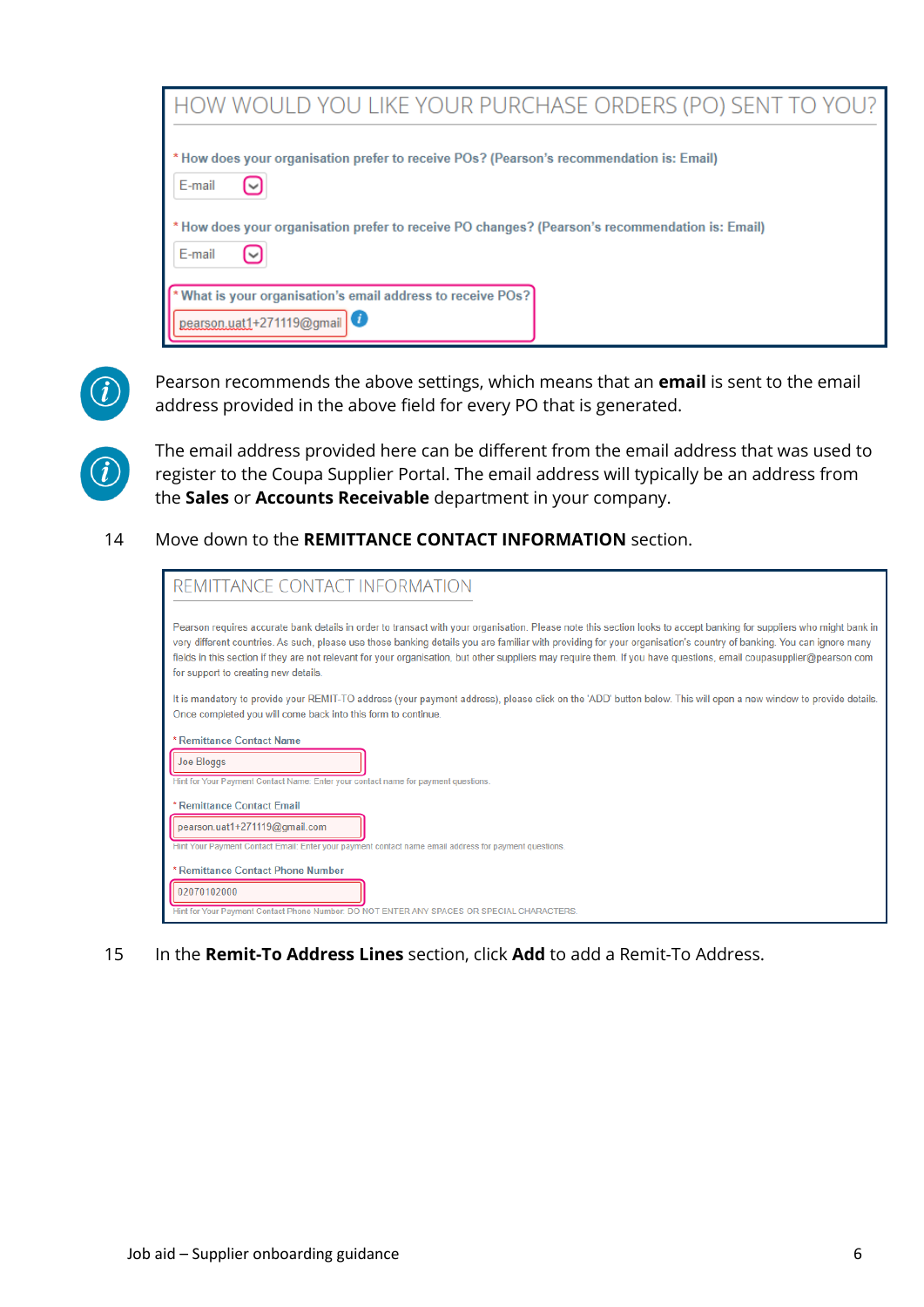



A new section, **PAYMENT ADDRESS INFORMATION**, is displayed within the Remit-To Address Lines section.

|                              | PAYMENT ADDRESS INFORMATION                                                  |  |  |  |  |
|------------------------------|------------------------------------------------------------------------------|--|--|--|--|
|                              | Please use this initial selection to add your additional required addresses. |  |  |  |  |
|                              | Street Address, City, Postal Code and Country are Mandatory.                 |  |  |  |  |
| * Address Name               |                                                                              |  |  |  |  |
| * Street Address             |                                                                              |  |  |  |  |
| <b>Street Address 2</b>      |                                                                              |  |  |  |  |
| * City                       |                                                                              |  |  |  |  |
| * State / Region /<br>County |                                                                              |  |  |  |  |
| * Postal Code                |                                                                              |  |  |  |  |
| * Country                    | $\checkmark$                                                                 |  |  |  |  |

- 16 In the **Address Name** field, enter a name for the address that you are entering, for example "Remit-To address".
- 17 In the **Street Address** field, enter the street address, for example "100 Example Street".



If the full street address does not fit into the **Street Address** field, use the **Street Address 2** field. For example "Unit 5".

- 18 In the **City** field, enter the city, for example "London".
- 19 In the **State / Region / County** field, enter the state, field or county in which the city is located, for example "Greater London".
- 20 In the **Postal Code** field, enter the postal code (or post code), for example "E1 7ND".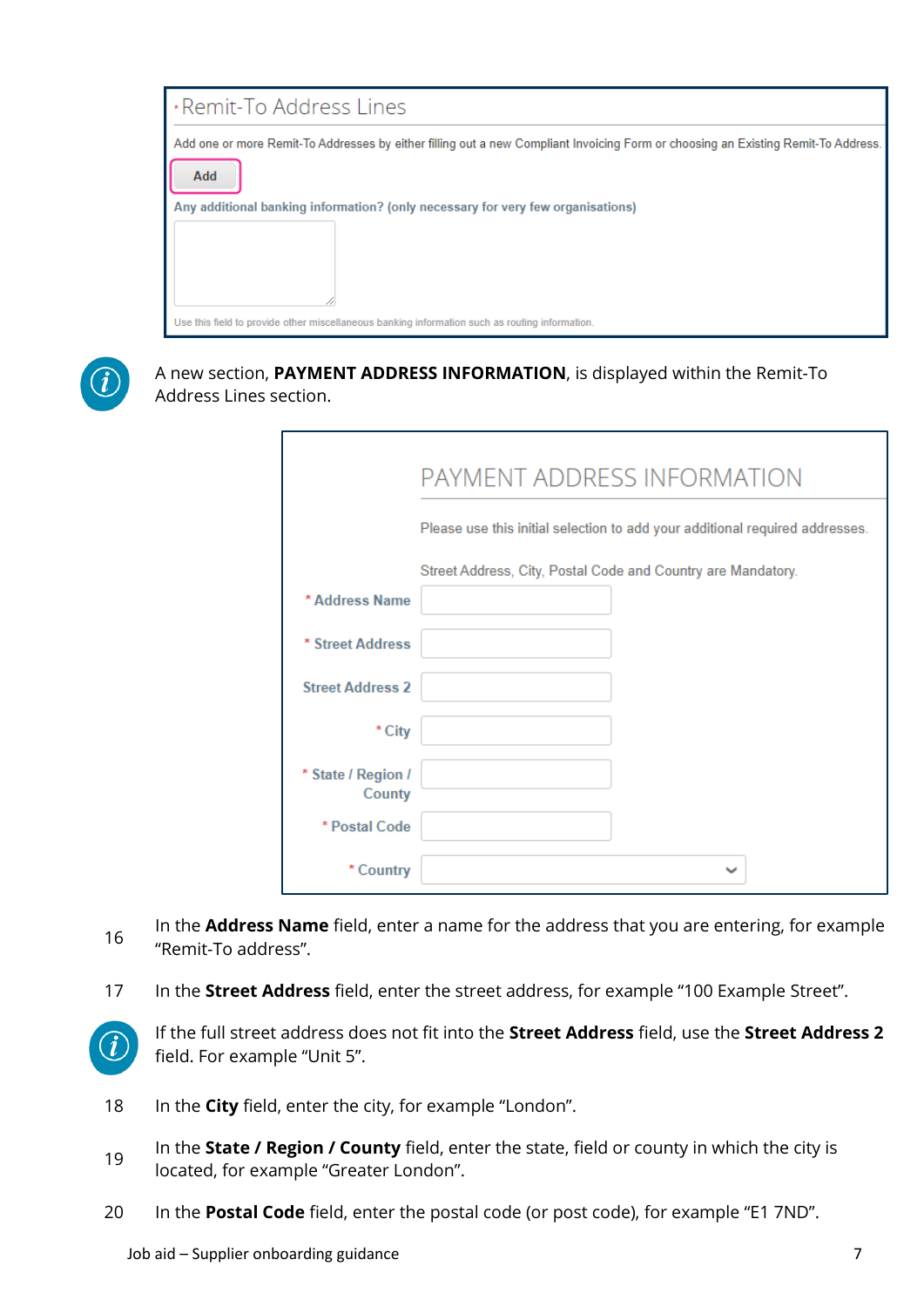21 In the **Country** field, select the country from the dropdown list, for example "United" Kingdom".



Tip: Click in the **Country** field and enter the first letter of the country you want to select, for example "C" (if you want to select Canada). This will show the first countries in the list of which the name starts with "C". Select the appropriate country from the list.

|                              | PAYMENT ADDRESS INFORMATION                                                  |  |
|------------------------------|------------------------------------------------------------------------------|--|
|                              | Please use this initial selection to add your additional required addresses. |  |
|                              | Street Address, City, Postal Code and Country are Mandatory.                 |  |
| * Address Name               | <b>Remit-To Address</b>                                                      |  |
| * Street Address             | 100 Example Street                                                           |  |
| <b>Street Address 2</b>      | Unit 5                                                                       |  |
| * City                       | London                                                                       |  |
| * State / Region /<br>County | <b>Greater London</b>                                                        |  |
| * Postal Code                | <b>F17ND</b>                                                                 |  |
| * Country                    | <b>United Kingdom</b>                                                        |  |

22 Scroll down to the **BANK DETAILS** section and enter the bank details below:

Please note that the fields you need to enter can differ for each country. In the below example, the typical details required for a UK bank account are shown.

|                                 | <b>BANK DETAILS</b>                                                                                                                                                                                                                                                                                                                                                                                    |
|---------------------------------|--------------------------------------------------------------------------------------------------------------------------------------------------------------------------------------------------------------------------------------------------------------------------------------------------------------------------------------------------------------------------------------------------------|
|                                 | This section is required. Please note this section looks to accept banking for supplier who might bank in very different countries. As<br>such, please use those banking details you are familiar with providing for your country of banking. You can ignore many fields in this<br>section, but other suppliers may require them. If you have questions, email coupasupplier@pearson.com for support. |
| * Bank Name                     | TSB                                                                                                                                                                                                                                                                                                                                                                                                    |
|                                 | MANDATORY: Bank Name is a required field. The Bank Name and Bank Country will generate the bank address for Pearson.                                                                                                                                                                                                                                                                                   |
| <b>Beneficiary Name</b>         | <b>John Smith</b>                                                                                                                                                                                                                                                                                                                                                                                      |
|                                 | MANDATORY: Bank Account Name is a required field.                                                                                                                                                                                                                                                                                                                                                      |
| * Bank Account<br><b>Number</b> | 35529968                                                                                                                                                                                                                                                                                                                                                                                               |
|                                 | MANDATORY: Bank Account Number is a required field                                                                                                                                                                                                                                                                                                                                                     |
| <b>Sort Code</b>                | 775612                                                                                                                                                                                                                                                                                                                                                                                                 |
|                                 | DO NOT enter ANY special characters such as spaces or hyphens. E.g. Sort Code for UK banks should be: 600835. MANDATORY: Depending on Bank<br>Country for the account either: Sort Code, Routing Number, or SWIFT Code MUST BE COMPLETED.                                                                                                                                                              |

23 In the **Bank Name** field, enter the name of the bank, for example "TSB".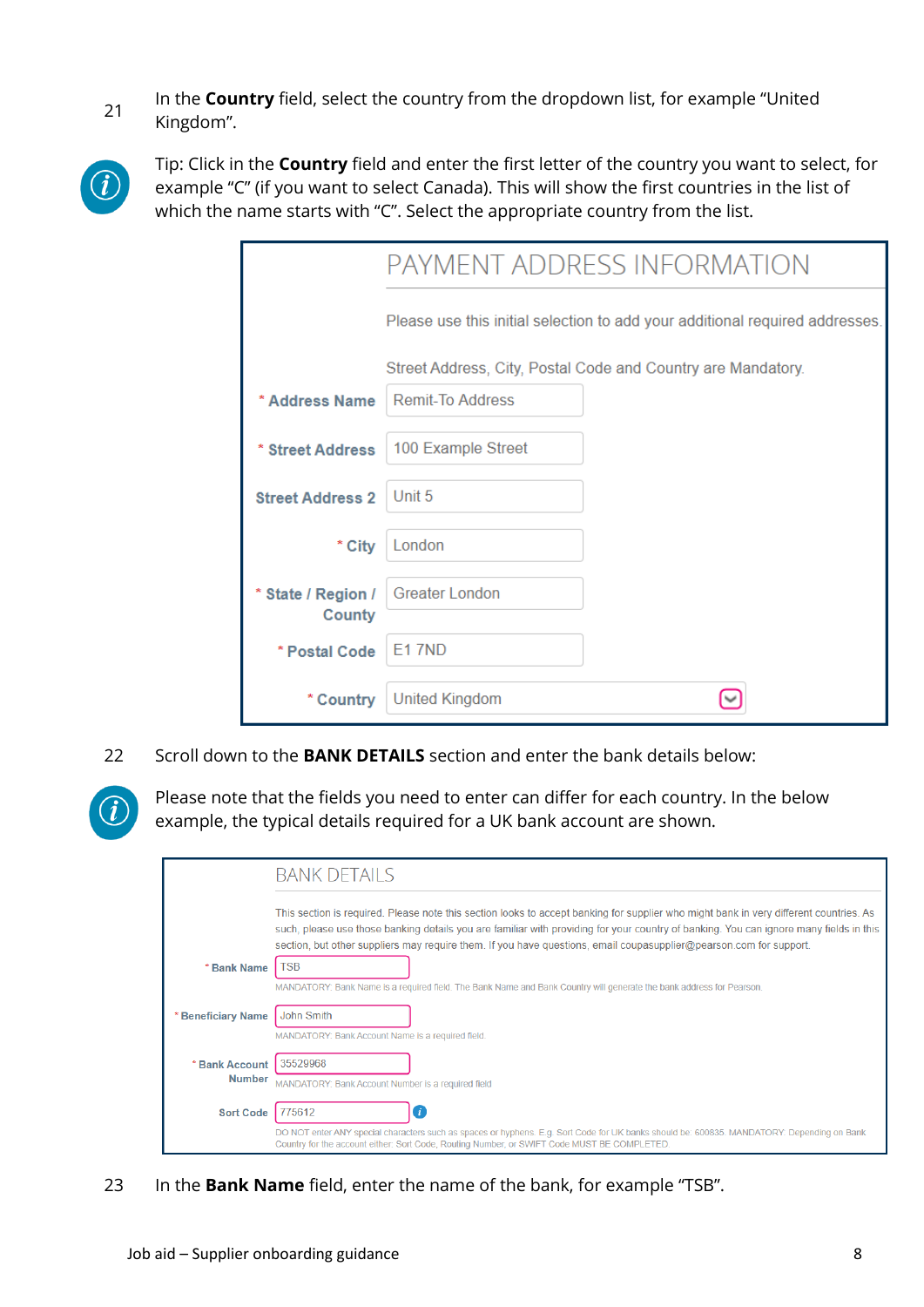- 24 In the **Beneficiary Name** field, enter the name to which the bank account is registered, for example "John Smith".
- 25 In the **Bank Account Number** field, enter the bank account, for example "35529968".
- 26 In the **Sort Code** field, enter the sort code of the bank branch, for example "775612".

For any non-UK Bank Account, **SWIFT Code AND one** of these three fields (**Routing Number, IBAN,** or **Sort Code**) **MUST BE POPULATED** for the bank to be found. The relevant fields depend on the **Bank Country** for the account.

**Sort Code**: This is a six-digit number, usually formatted as three pairs of numbers, for example 12-34-56. It identifies both the bank and the branch where the account is held.



**Bank Routing Number:** a nine-digit code that's based on the US Bank location where your account was opened.

**SWIFT Code:** an international bank code that identifies particular banks worldwide. It's also known as a Bank Identifier Code (BIC).

**IBAN Number:** a number consisting of an alphabetical country code, followed by two digits, and then up to thirty-five characters for the bank account number. **It should be entered without spaces.**

**BSB Number:** This is a six-digit number that identifies banks and branches across Australia

27 Scroll down if required.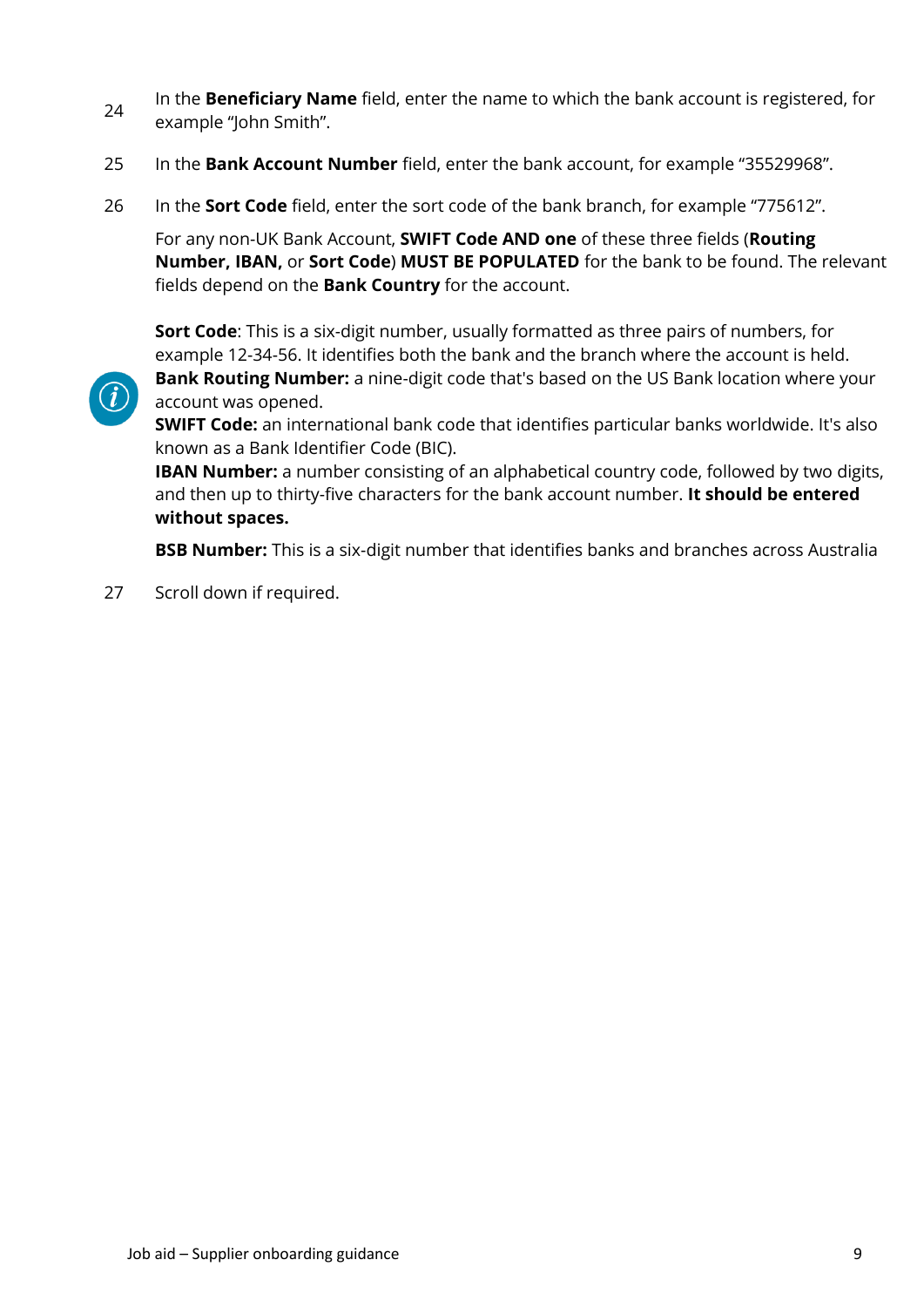| <b>Bank Routing Number</b>                   | 7                                                                                             |  |  |
|----------------------------------------------|-----------------------------------------------------------------------------------------------|--|--|
|                                              | Please provide this information where known / relevant                                        |  |  |
| <b>SWIFT Code (BIC)</b>                      | 7                                                                                             |  |  |
|                                              | Please provide this information where known / relevant                                        |  |  |
| <b>IBAN Number</b>                           | 0                                                                                             |  |  |
| <b>BSB Number</b>                            | $\mathcal{I}$                                                                                 |  |  |
|                                              |                                                                                               |  |  |
| * Bank City                                  | London<br>Please provide bank city                                                            |  |  |
| <b>Bank State or Region</b>                  |                                                                                               |  |  |
|                                              |                                                                                               |  |  |
| * Bank Postal Code                           | <b>CA28 7DT</b>                                                                               |  |  |
|                                              | Please provide bank postal code                                                               |  |  |
| * Bank Country                               | <b>United Kingdom</b>                                                                         |  |  |
|                                              | Please provide bank country                                                                   |  |  |
|                                              |                                                                                               |  |  |
| Any additional banking                       |                                                                                               |  |  |
| information? (only<br>necessary for very few |                                                                                               |  |  |
| organisations)                               |                                                                                               |  |  |
|                                              | Use this field to provide other miscellaneous banking information such as routing information |  |  |

- 28 In the **Bank City** field, enter the city in which your bank branch is located, for example "London".
- <sup>29</sup> In the **Bank Postal Code** field, enter the postal code (or post code) of the bank branch, for example "CA28 7DT".
- <sup>30</sup> In the **Bank Country** field, select the country from the dropdown list, for example "United Kingdom".
- $\boldsymbol{i}$

Tip: Click in the **Country** field and enter the first letter of the country you want to select, for example "C" (if you want to select Canada). This will show the first countries in the list of which the name starts with "C". Select the appropriate country from the list.

31 Scroll down to the **INTERMEDIARY BANK DETAILS** section.



Most suppliers do not use **intermediary** or secondary banks to support their payments and can ignore this section. If your organisation does use intermediary banks please complete this section.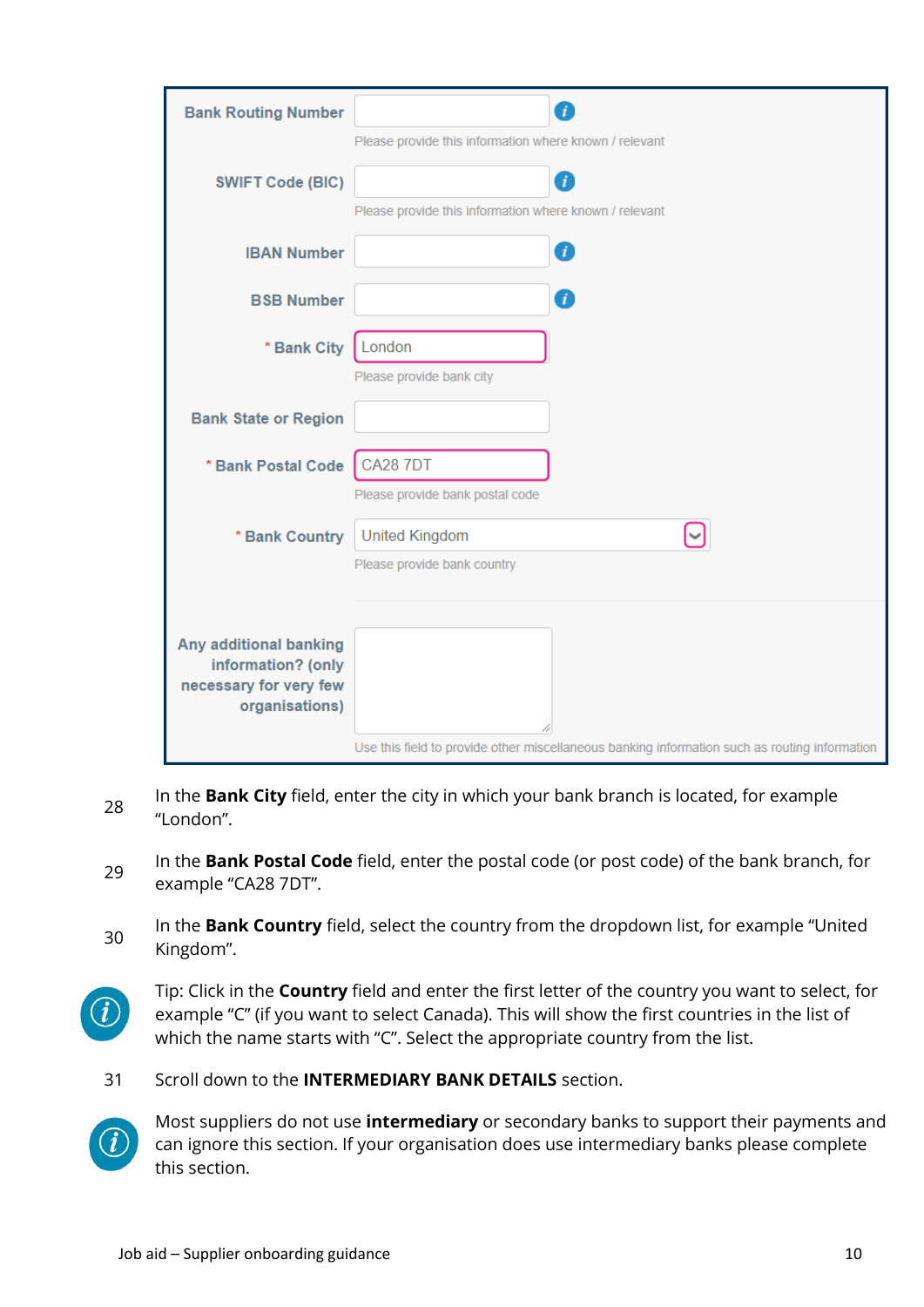|                                           | <b>INTERMEDIARY BANK DETAILS</b>                                                                                                                                                      |
|-------------------------------------------|---------------------------------------------------------------------------------------------------------------------------------------------------------------------------------------|
|                                           | Most suppliers do not use intermediary banks to support their payments and can ignore this section. If your organisation does use<br>intermediary banks please complete this section. |
| <b>Intermediary SWIFT</b><br>Code (BIC)   | Please provide this information where known / relevant.                                                                                                                               |
| <b>Intermediary IBAN</b><br><b>Number</b> | Please provide this information where known / relevant.                                                                                                                               |
| <b>Intermediary Bank</b><br><b>Name</b>   | Please provide the information where known / relevant.                                                                                                                                |

### 32 Scroll down to the **TAX INFORMATION** section.

| <b>TAX INFORMATION</b>                                                                                                                                                                                                                                                                                                       |
|------------------------------------------------------------------------------------------------------------------------------------------------------------------------------------------------------------------------------------------------------------------------------------------------------------------------------|
| Tax fields below are dependent on where your organisation is tax registered. Most organisations will only need to provide their Primary Tax ID and can ignore other<br>fields. If you are supplying goods/services to other countries please provide relevant tax details.<br>For the UK please provide your I Tax ID below: |
| * Are you registered for any National or State Taxes?<br>es No                                                                                                                                                                                                                                                               |

33 Answer the question if you are registered for any **National** or **State** taxes with "Yes" or "No".



If you answer "Yes", some additional fields are displayed in green.

Enter the details are required.

**Primary Tax ID**: This field is relevant for Non-US Goods/services. Enter your corresponding VAT registration if applicable.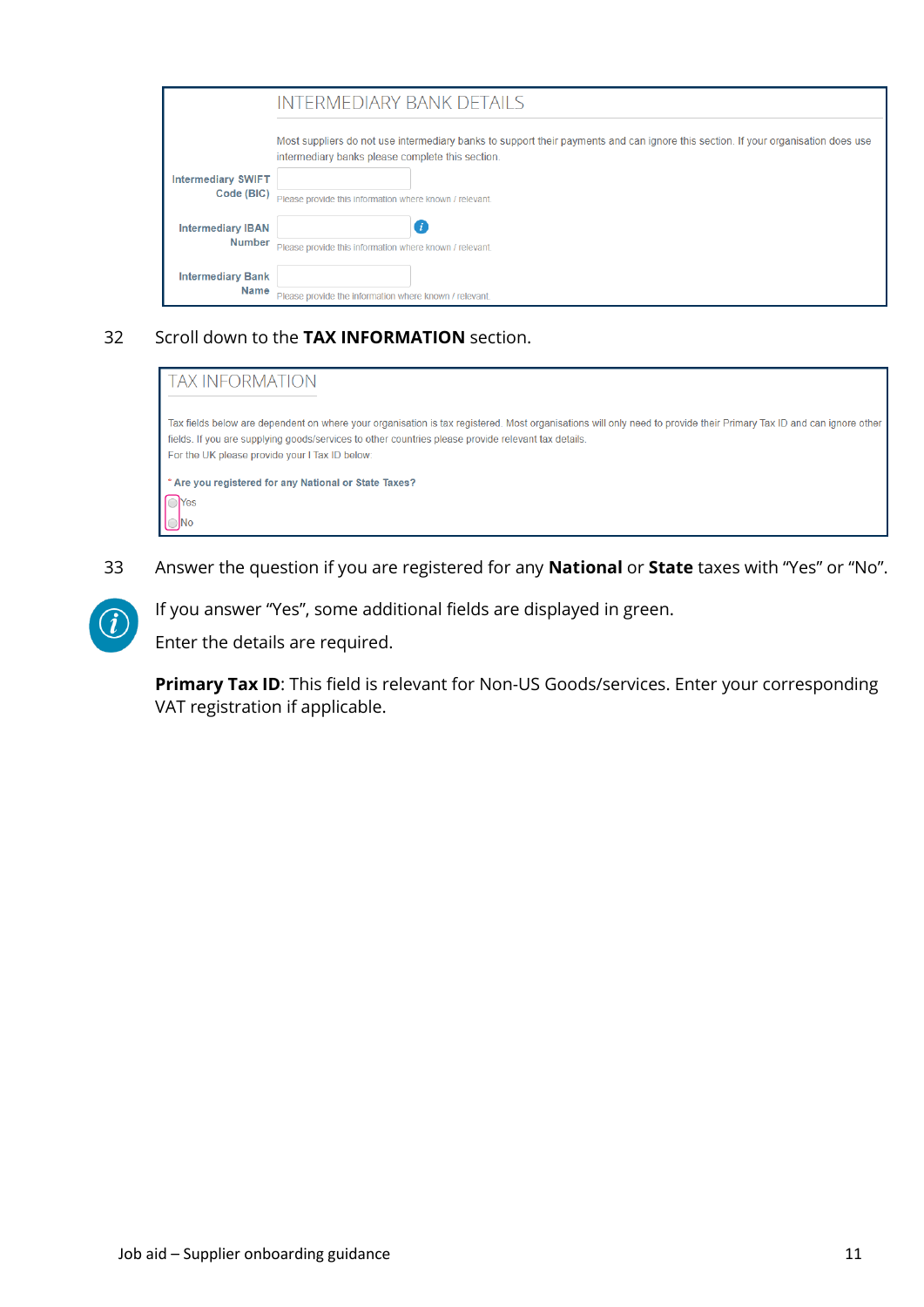| Tax fields below are dependent on where your organisation is tax registered. Most organisations will only need to provide their Primary Tax ID and can ignore other<br>fields. If you are supplying goods/services to other countries please provide relevant tax details.<br>For the UK please provide your I Tax ID below:<br>* Are you registered for any National or State Taxes?<br>◉ Yes<br>$\bigcirc$ No<br><b>Primary Tax ID</b><br>GB123456789<br>If your organisation is supplying goods/service to Pearson in the US please complete the following section. If not, please leave blank.<br>➊<br><b>Federal Tax ID</b><br>Federal Tax Form<br><b>Type</b><br>Attachments Add File |
|---------------------------------------------------------------------------------------------------------------------------------------------------------------------------------------------------------------------------------------------------------------------------------------------------------------------------------------------------------------------------------------------------------------------------------------------------------------------------------------------------------------------------------------------------------------------------------------------------------------------------------------------------------------------------------------------|
|                                                                                                                                                                                                                                                                                                                                                                                                                                                                                                                                                                                                                                                                                             |
|                                                                                                                                                                                                                                                                                                                                                                                                                                                                                                                                                                                                                                                                                             |
|                                                                                                                                                                                                                                                                                                                                                                                                                                                                                                                                                                                                                                                                                             |
|                                                                                                                                                                                                                                                                                                                                                                                                                                                                                                                                                                                                                                                                                             |
|                                                                                                                                                                                                                                                                                                                                                                                                                                                                                                                                                                                                                                                                                             |
|                                                                                                                                                                                                                                                                                                                                                                                                                                                                                                                                                                                                                                                                                             |
|                                                                                                                                                                                                                                                                                                                                                                                                                                                                                                                                                                                                                                                                                             |
|                                                                                                                                                                                                                                                                                                                                                                                                                                                                                                                                                                                                                                                                                             |
|                                                                                                                                                                                                                                                                                                                                                                                                                                                                                                                                                                                                                                                                                             |
| <b>State Tax Form</b>                                                                                                                                                                                                                                                                                                                                                                                                                                                                                                                                                                                                                                                                       |
| <b>Type</b><br>Attachments Add File                                                                                                                                                                                                                                                                                                                                                                                                                                                                                                                                                                                                                                                         |
| If your organisation is supplying goods/service to Pearson in Canada please complete the following section. If not, please leave blank.                                                                                                                                                                                                                                                                                                                                                                                                                                                                                                                                                     |
| <b>Additional Tax IDs</b>                                                                                                                                                                                                                                                                                                                                                                                                                                                                                                                                                                                                                                                                   |
| eg. PST for Canada                                                                                                                                                                                                                                                                                                                                                                                                                                                                                                                                                                                                                                                                          |

If your organisation is supplying goods/service to Pearson in the **US**, enter a Federal Tax ID in the **Federal Tax ID** field. If not, leave this field blank.



If your company is registered in the **US** and you want to attach a **W8** or **W9** form, use the **Federal Tax Form** section. Select the appropriate type and attach the relevant file.

If your company is registered in the **US** and you want to attach a **587, 588 or 590** form, use the **State Tax Form** section. Select the appropriate type and attach the relevant file.

- If your company is supplying goods/services to Pearson in **Canada**, enter the relevant additional tax ID's in the **Additional Tax IDs** field. For example, PST.
- 34 Scroll down to the **MANDATORY RISK ASSESSMENT INFORMATION** section on the form.
- 35 Answer the question if you have a personal or business relationship which could call into question the impartiality as to: 1) how you came or continue to be a supplier, OR 2) work you will be required to do on behalf of Pearson.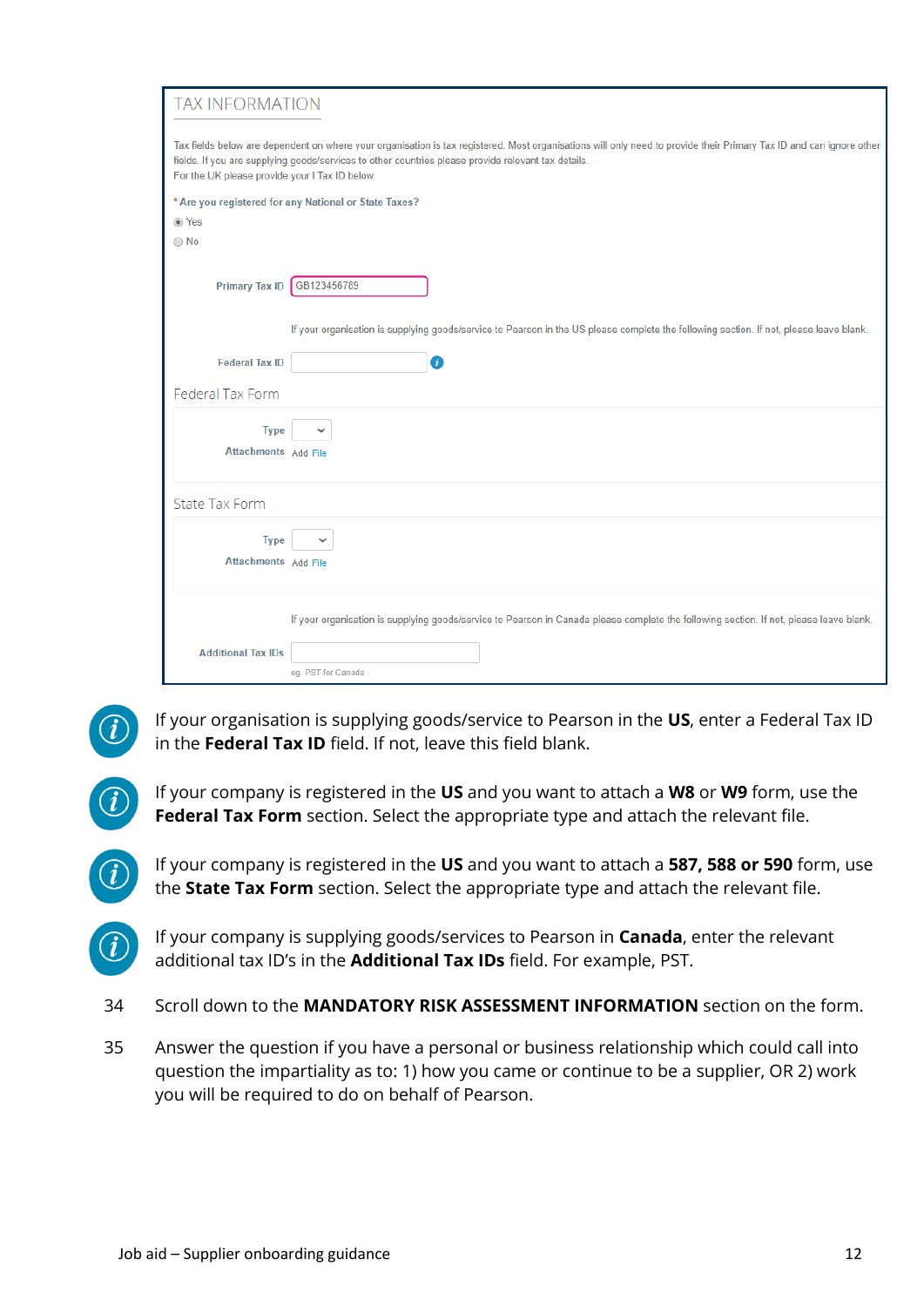| Conflict of Interest                                                                                                                                                                                                                                                    |                                           |  |  |  |
|-------------------------------------------------------------------------------------------------------------------------------------------------------------------------------------------------------------------------------------------------------------------------|-------------------------------------------|--|--|--|
| * Q1. Do you have a personal or business relationship which could call into question the impartiality as to: 1) how you came or continue to be a supplier,<br>OR 2) work you will be required to do on behalf of Pearson?<br>◯ Yes / Oui<br>$\overline{\circ}$ No / Non |                                           |  |  |  |
| Q1a. If Yes to Q1, please provide details for further review: For More information, follow the link below. Link:                                                                                                                                                        |                                           |  |  |  |
|                                                                                                                                                                                                                                                                         | c-a https://neo.pearson.com/docs/DOC-7226 |  |  |  |
|                                                                                                                                                                                                                                                                         |                                           |  |  |  |

36 If you selected "Yes", please provide details in the text field directly below the question.



Use the link on the right-hand side of the page for more information on Pearson's conflicts of interest policy.

37 Answer the question if any constituent of your organisation, your affiliates, or your subcontractors, is a target of any trade sanctions or investigation in any jurisdiction.

Answer with "Yes / Oui" or "No / Non".

| <b>Trade Sanctions</b>                                                                                                                                                                                                                     |
|--------------------------------------------------------------------------------------------------------------------------------------------------------------------------------------------------------------------------------------------|
| * Q2. Trade Sanctions: Is any constituent of your organisation, your affiliates, or your subcontractors, a target of any trade sanctions or investigation in<br>any jurisdiction?<br>Yes / Oui<br>$\bigcirc$<br>$\circledcirc$<br>No / Non |
| If you have answered yes to the above question, please enter details here for further review                                                                                                                                               |
|                                                                                                                                                                                                                                            |

- 38 If you selected "Yes", please provide details in the text field directly below the question.
- 39 Answer the question if any constituent of your organisation, your affiliates, or your subcontractors: (i) operates; (ii) provides any services to Pearson; or (iii) sells or distributes any Pearson products in any of the countries listed directly below the question.

Answer with "Yes / Oui" or "No / Non".



40 Answer the question if you supply Pearson with any of the products or services listed.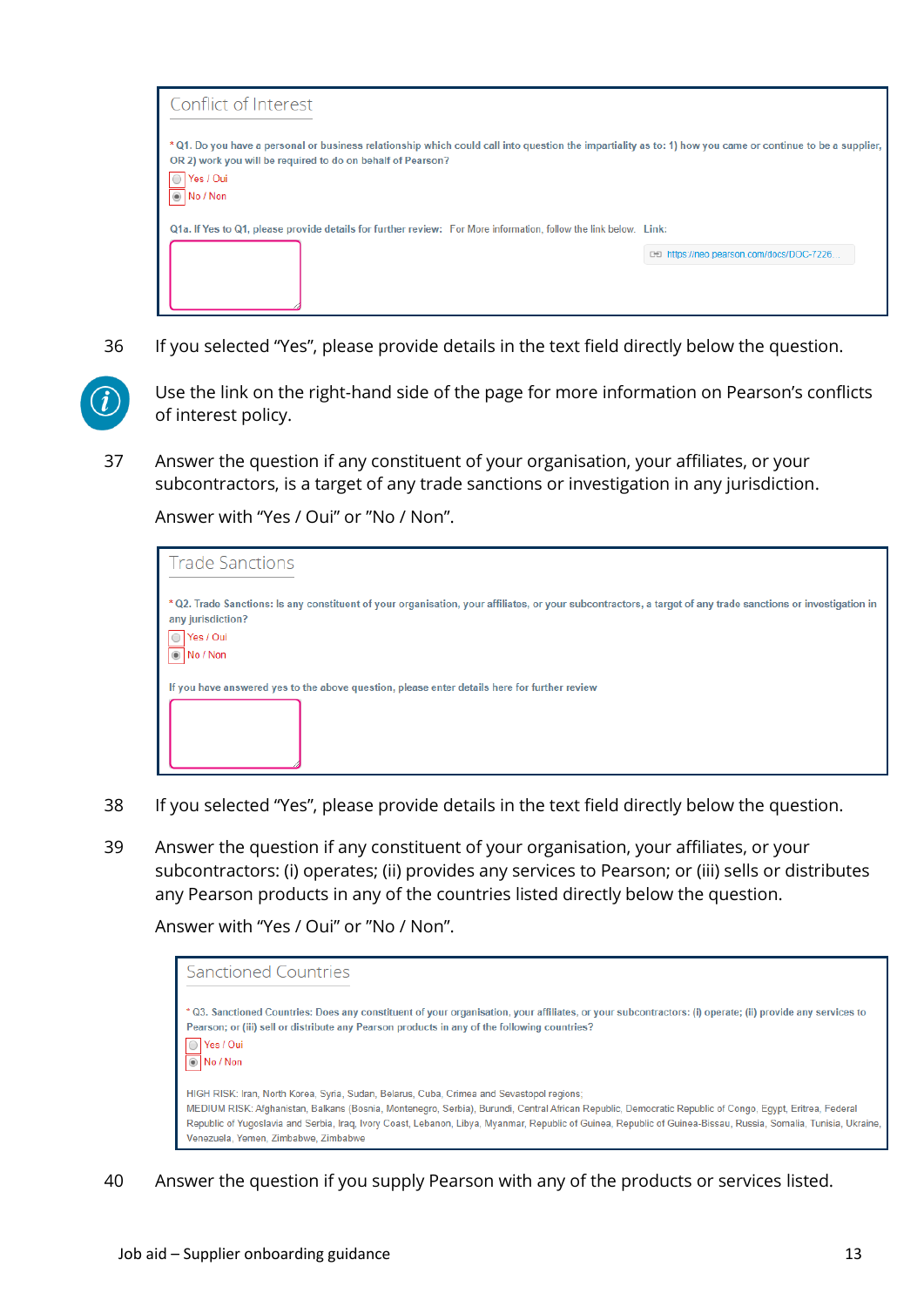

- 41 If you selected "Yes", please provide details in the text field directly below the question.
- 42 Move to the **Supplier Personnel Travel** section and tick the checkbox to confirm your understanding and adherence to the above.

Supplier Personnel Travel: The Supplier acknowledges and agrees it is solely responsible for the safety and well-being of personnel, engaged directly or indirectly by the Supplier, when travelling in relation to any services provided to Pearson. Without prejudice to the previous, in the instance the supplier arranges any travel for the Supplier's personnel independently, the Supplier shall conform to good industry practice in such regard. Should the supplier request Pearson arranges travel on-behalf of the Supplier personnel, the Supplier should contact Pearson well in advance of the required travel date for this to be arranged through Pearson's travel management partners. \* Please confirm your understanding and adherence to the above:

43 Move to the **TAX OBLIGATIONS** section and tick the checkbox to confirm your obligations to the above question.

# **TAX OBI IGATIONS**

Where there is a provision of labour to Pearson you must declare your organisation will meet: - any and all Employment Tax regulations and obligations for the tax jurisdiction in which that labour is being provided (for example: PAYE for UK; Taxable Income and FICA for USA) - and remit any taxes (inclusive of national insurance for UK or social security for USA as required) - and any levies to the government, inclusive of State or Federal, tax authorities when due.

If this is not applicable and you will not be providing persons for direct delivery of labour for Pearson, please check the box below to signal your understanding of your employment tax obligations should this become relevant at any point.

\* Check this box to confirm your obligations to the above question.

 $\overline{\mathcal{L}}$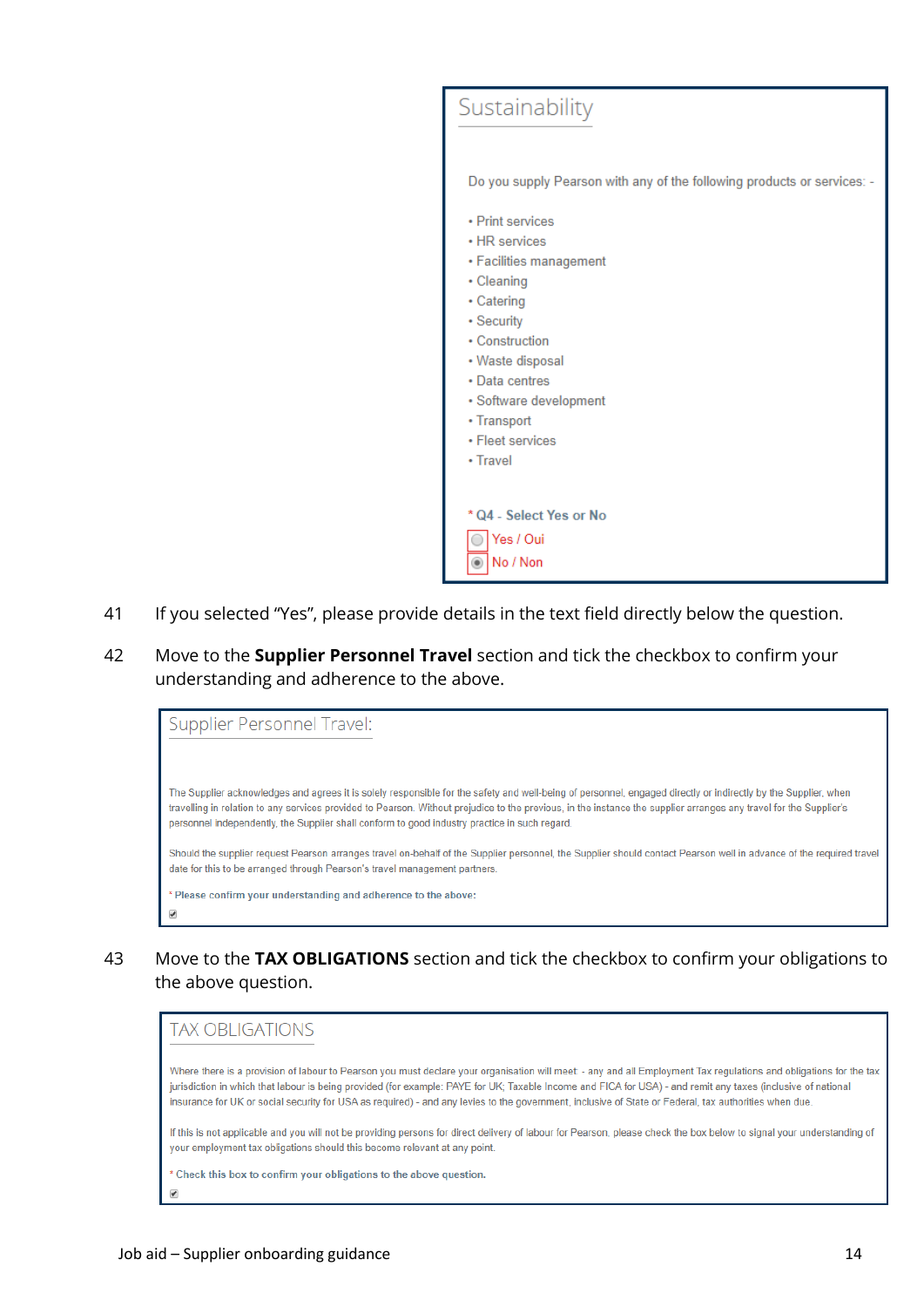44 Move to the **CERTIFICATION OF ACCURACY** section and tick the checkbox to certify, under penalty of law, based on information and belief formed after reasonable inquiry, that the statements and information contained in these documents are true, accurate and complete.



You have the following options available if you do not wish to submit the form for approval at this stage.

Click **Decline** if you do not wish to proceed to onboard as a supplier with Pearson.

Click the **Submit** button to submit the form to Pearson for review.

45 Click the **Submit** button to submit the form to Pearson for review.

| PEARSON ADMIN SECTION. PLEASE LEAVE ALL FIELDS IN THIS SECTION BLANK AND MOVE<br>TO FORM REVIEW AND SUBMISSION |  |  |
|----------------------------------------------------------------------------------------------------------------|--|--|
| <b>ADMIN, LEAVE BLANK</b><br><b>LEAVE BLANK</b>                                                                |  |  |
| <b>Decline</b><br><b>Submit</b>                                                                                |  |  |

46 A message is displayed. Click **OK** to continue.

# pearson-test.coupahost.com says

Warning. You will not be able to access or make changes after you submit. Submit response now to form: Pearson Supplier Onboarding Form Standard (R25) v1.1?

**OK** 

Cancel



If any mandatory information is missing, a message is displayed at the top of the page. Also, the fields that require your attention will be highlighted in red for you.

Scroll up and check any red text and correct / add as appropriate. Click **Submit** again when you have made your corrections.

- 47 Once the form has been fully approved by Pearson, you will receive an email confirmation.
- 48 Your supplier details will be available to users in Pearson within **48 hours** after receiving the email confirmation. In other words, your contact in Pearson can start to raise Purchase Orders for you within 48 hours after you received the above email confirmation. Your Pearson contact receives the same email confirmation to inform them as well.